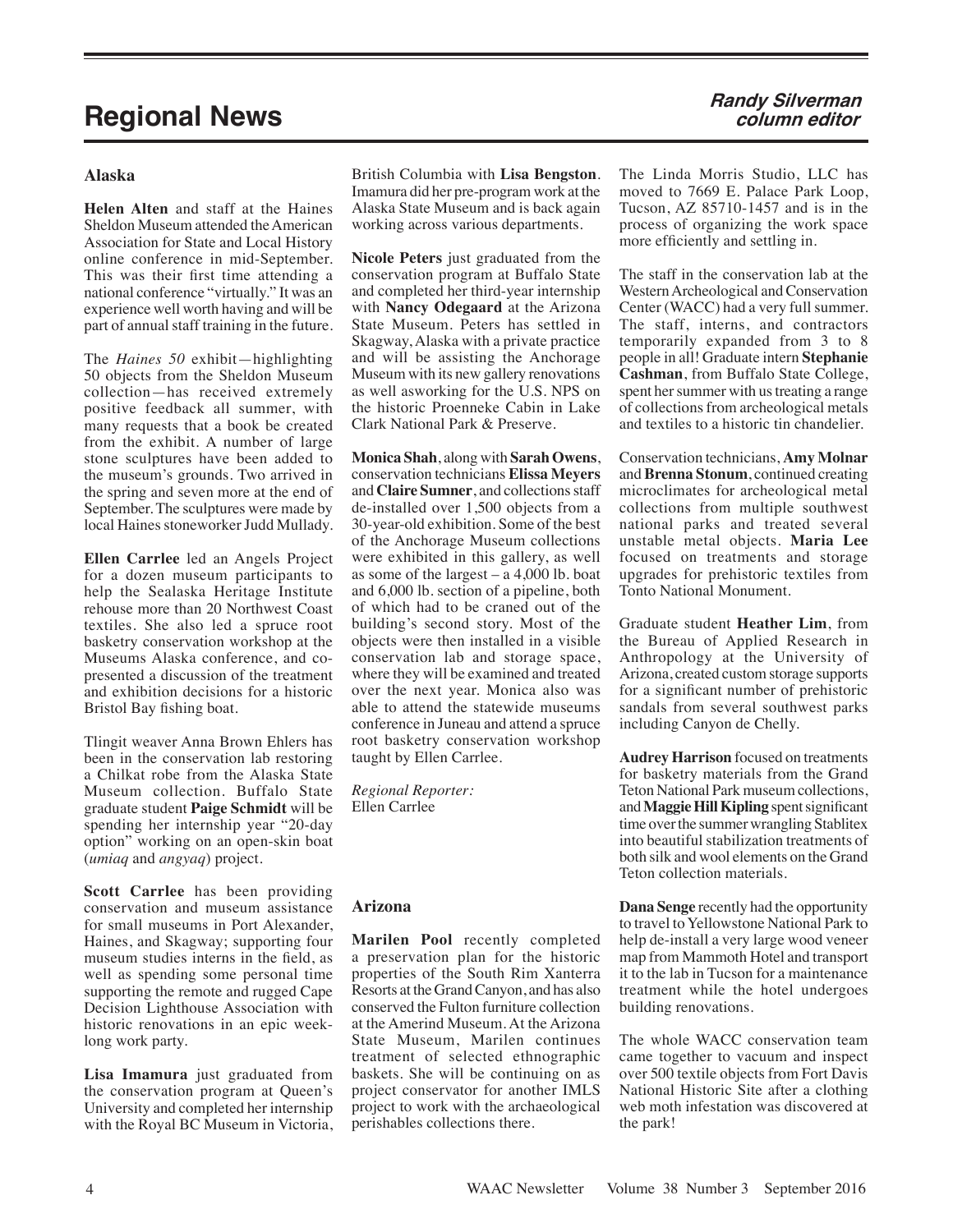On April 18th **Nancy Odegaard** was awarded an Honorary Doctorate degree at the University of Gothenburg in Sweden for her contributions to conservation. Nancy's colleague and host, **Elizabeth E. Peacock** in the Department of Conservation said of the award, "The appointment of Professor Odegaard as honorary doctor at the University of Gothenburg will lead to future collaborations, in particular with the University of Gothenburg-sponsored Centrum för Critical Heritage Studies." In August, Nancy was also a discussant at Gordon Research Conference, an international forum for presentations and discussions of frontier research in the biological, chemical, and physical sciences.

Also this fall she presented at Western Museums Association (WMA) and Association of Tribal Archives, Libraries, and Museums (ATALM) conferences, as well as the Penn Symposium.

**Teresa Moreno** coordinated plans for the WAAC meeting in November in Tucson. She also recently helped install the *Pieces of the Puzzle* exhibit. **Gina Watkinson** has been accepted into the School of Anthropology at the University of Arizona and started this fall where she plans to research archaeological fibers. She participated in the WMA and ATALM conferences.

**Marilen Pool** continues work on the basketry conservation project and participated in the WMA, ATALM conferences and the Penn Symposium. **Wendy Lindsey** was awarded a PTT grant to research non-destructive methods for the analysis of residues. **Nicole Peters** completed her 3rd year graduate internship and now resides in Alaska.

**Victoria Kablys** completed her graduate summer internship and has returned to Queens University. **Elyse Canosa** completed a repatriation testing and documentation project and has finished her doctoral dissertation on the corrosion of daguerreotypes. **Leah Bright** joined the lab as a third year graduate intern from Winterthur/University of Delaware Program in Art Conservation

(WUDPAC). **Betsy Burr** just began as the Kress Post Graduate Conservation Fellow after a three-month contract with the National Park Service in northern Arizona.

*Regional Reporter:* Dana Senge

### **Hawaii**

As of June 30, 2016 **Margo Vitarelli** is off enjoying the first phase of her retirement from The Manoa Heritage Center.

At Doris Duke's Shangri La in Honolulu, Hawai`i, **Elizabeth Asal** just finished a six-month pre-program internship; we wish her all the best in her future studies. With support from the Doris Duke Charitable Foundation, the Honolulu Museum of Art is redesigning the Islamic art galleries, and the new installation will feature works from Shangri La. Conservator **Kent Severson**, with help from technicians **Lynne Najita** and **Gilbert Martinez**, has been busy treating three dimensional objects, while local contractor **Larry Pace** prepares two oil paintings on canvas for the exhibit.

Working on an Alain Le Yaouanc painting done in the 1970s for a client in London, **Dawne Steele Pullman** will soon be back in Hong Kong for work that awaits her arrival.

**Thor Minnick** recently completed an anoxic treatment of a near life-size  $15<sup>th</sup>$ century polychromed wooden statue of St. John the Evangelist for the Honolulu Museum of Art, and is currently treating a 19th-century Islamic, Indian (Goa) carved wood, ivory, and ebony inlaid wood table for the Doris Duke Foundation for Islamic Art at Shangri La.

*Regional Reporter:* D. Thor Minnick

#### **Los Angeles**

RLA Conservation has been involved with several new initiatives related to conservation in Cuba. **Rosa Lowinger**  was a featured speaker on the topic of Havana's historic nightclubs and their preservation at Palm Springs Modernism Week and at the American Institute of Architects Spring 2016 Committee on Design conference held in Havana, Cuba. Rosa served as co-curator of the exhibit *Promising Paradise: Cuban Allure, American Seduction* that ran at the Wolfsonian Museum in Miami Beach from May 5-August 15, 2016. It will be traveling to a West Coast venue in early 2017. Stay tuned!

RLA senior architectural conservator **Kelly Ciociola** spoke on "Steel in Public Art" at the 2016 MIT Architectural Iron and Steel conference and on the "Miami Marine Stadium" together with **John Fidler** at the Getty Foundation's "Keeping it Modern" concrete conservation symposium in London.

RLA senior architectural conservator **Christina Varvi's** work to conserve historic tile fountains at Santa Barbara's Casa del Herrero was featured in the museum's March publication. RLA has made several new hires: conservators **Jane Ashburn** (Clemson/ College of Charleston) and **Yenny Cabrera** (Havana Instituto Superior de Arte) have joined the East Coast office and technicians **Nelson Hallonquist** and **Noe Martinez** joined the Los Angeles studio.

**Dawn Jaros** and **Caitlin Jenkins** of the Margaret Herrick Library's Conservation Department of the Academy of Motion Pictures of Arts and Sciences extend a warm welcome to their new conservation technician, **Courtney Azzara**. Courtney started mid-August and has already worked on several projects at the library, from poster treatments to 35mm slide rehousing. The lab is very much looking forward to working with Courtney on the library's unique and challenging projects. **Tania Collas** and **Marina Gibbons** from the Natural History Museum of Los Angeles County are working on the international exhibit loan of a collection of early Hollywood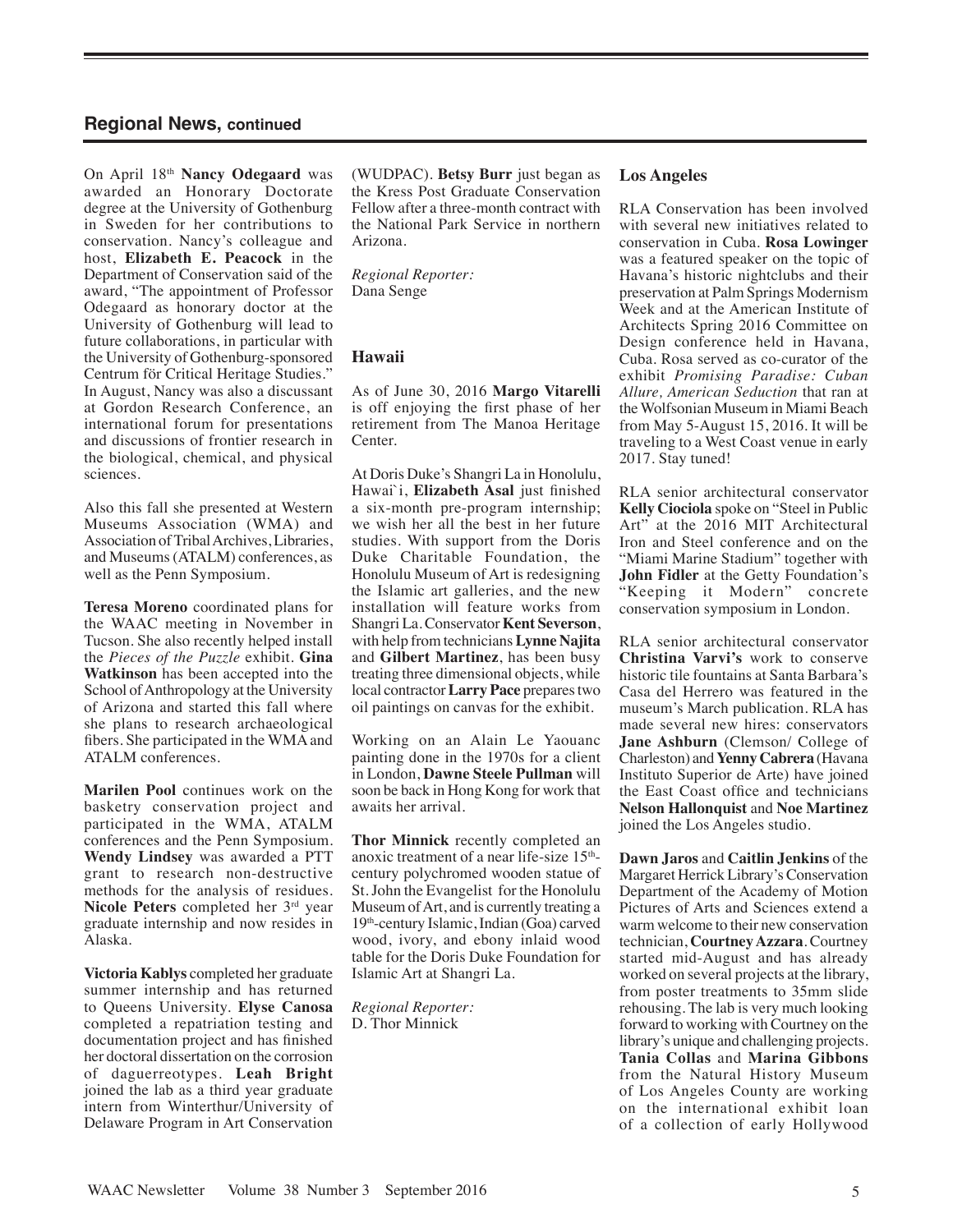artifacts related to the life and works of Carl Laemmle, founder of Universal Studios. The artifacts include fascinating movie props like a bat from *Dracula* (1931), a papiermâché quarter-side of beef from *All Quiet on the Western Front* (1930), and a spool of mummy wrappings from *The Mummy* (1932), among many others.

At the recent IIC Congress in Los Angeles, LACMA conservation scientist **Charlotte Eng** gave a presentation, "Reflections on Light Monitoring: Evaluation of Museum Lighting Options for Modern and Contemporary Art." **Terry Schaeffer** and **Frank Preusser** were coauthors on the work.

Conservation science Mellon Fellow **Laura Maccarelli** was coauthor of a poster, "The Dilemma of Fading Food," on the light sensitivity of Ruscha screenprints made with inks prepared from food materials. Laura also presented a talk on some results from her HPLC dye analysis project at the 35<sup>th</sup> meeting of Dyes in History and Archaeology this October in Pisa, Italy.

**Rebecca Pollack,** current Mellon Fellow in paper conservation at the Philadelphia Museum of Art, taught a one-day intensive workshop on watercolors for LACMA paper conservators, which is, of course, the primary colorant used in paintings on paper. She also provided a comprehensive list of pigments suitable for a paper/photo inpainting palette, with detailed information on binders, fillers, and sheen. Rebecca instructed LACMA paper conservators on how to make pan colors that are not commercially available. LACMA paper conservators are now developing several new sets of watercolors specifically for color compensation of photographs and contemporary prints and posters.

Rebecca developed a comprehensive knowledge of artists' materials during her years as manager and technical advisor for Kremer Pigments Inc. in New York, and has given various workshops on manufacturing historical and contemporary paint materials to artists and conservators.

**Erin Jue**, with colleagues **Naoko Takahatake** and Charlotte Eng, published, "The Examination and Conservation of a Chiarscuro Woodcut," as on online publication by Taylor and Francis.

LACMA paintings conservators completed several projects over the summer and early fall. **Joe Fronek** restored Gerrit Berckheyde's *The Nieuwezijds Voorburgwal with the Flower and Tree Market in Amsterdam*, in preparation for the National Gallery of Art exhibition, *Drawings for Paintings in the Age of Rembrandt*.

**Elma O'Donoghue** treated a recent acquisition, a large colonial painting on copper by Nicolás Enríquez, *The Visitation and the Birth of Christ*. The painting joins two others from a series by Enriquez in LACMA's collection.

**Jini Rasmussen** treated another recent acquisition, also a colonial painting on copper, *Saint John Nepomuk,* by José de Páez. **Kamila Korbela** checked and prepared paintings for *L.A. Exuberance: New Gifts by Artists*.

**Miranda Dunn** completed the graduate training program at the University of Delaware/Winterthur and is continuing her second year at LACMA as a Mellon Fellow in the paintings lab. Miranda will be working on a large Spanish panel by a follower of Andrès Marzal de Sas, *Saint Michael Fighting the Dragon*.

This spring at the UCLA Library, Audio/ Visual materials specialist **Yasmin Dessem** was awarded a \$40,000 grant from the John Randolf Haynes Foundation to complete preservation measures and digitize rare home movies from the Golden State Mutual Life Insurance company, many of which are now online. **Shani Miller**, a graduate of the UCLA Moving Image Archives Studies, is working as a much needed assistant on this project.

**Kimi Taira** was snatched out of LA to join the staff of the Asian Art Museum conservation department in San Francisco. LACMA will miss her but the conservators look forward to her visits! **Hannah Moshier** is continuing her invaluable work as a conservation assistant at UCLA Library and has been making headway with the backlog of complex circulating materials conservation treatments. She recently created a very useful decision-making tool for handling a large and complex digitation project related to the library's Hebraica collection.

Preservation officer and department head **Dawn Aveline** traveled to Cuba again last summer to collaborate with colleagues there as part of the UCLA Library International Digital Ephemera Project. This trip focused on creating 1,300+ high-resolution images of cinema posters at the Instituto Cubano del Arte e Industria Cinematográficos.

In September, **Chela Metzger** and Duke University Library senior book conservator **Erin Hammeke,** presented on historical Pennsylvania German bookbinding characteristics at the Guild of Book Workers Standards of Excellence Seminar in Charleston, SC.

UCLA Library's Buffalo State Art Conservation Program third year intern, **Amanda Burr**, started in October after completing a short internship in Leiden where she worked with **Karin Scheper** on Islamic books.

The lab is pleased to announce that UCLA Library's application for a Kress/ FAIC Conservation Fellowship grant was awarded, so they are now recruiting for a Kress Assistant Conservator for a limited-term appointment this fall.

Finally, UCLA Library closed down the lab for a couple months while they moved to a new location at Powell Library. After years of trotting between buildings, the lab is excited to be in a space on campus closer to the library's collections which also reunites the staff with the preservation officer, Dawn Aveline, and audio-visual specialist **Yasmin Dessem**.

**Leslie Rainer** and **Susanne Friend** organized and led a downtown mural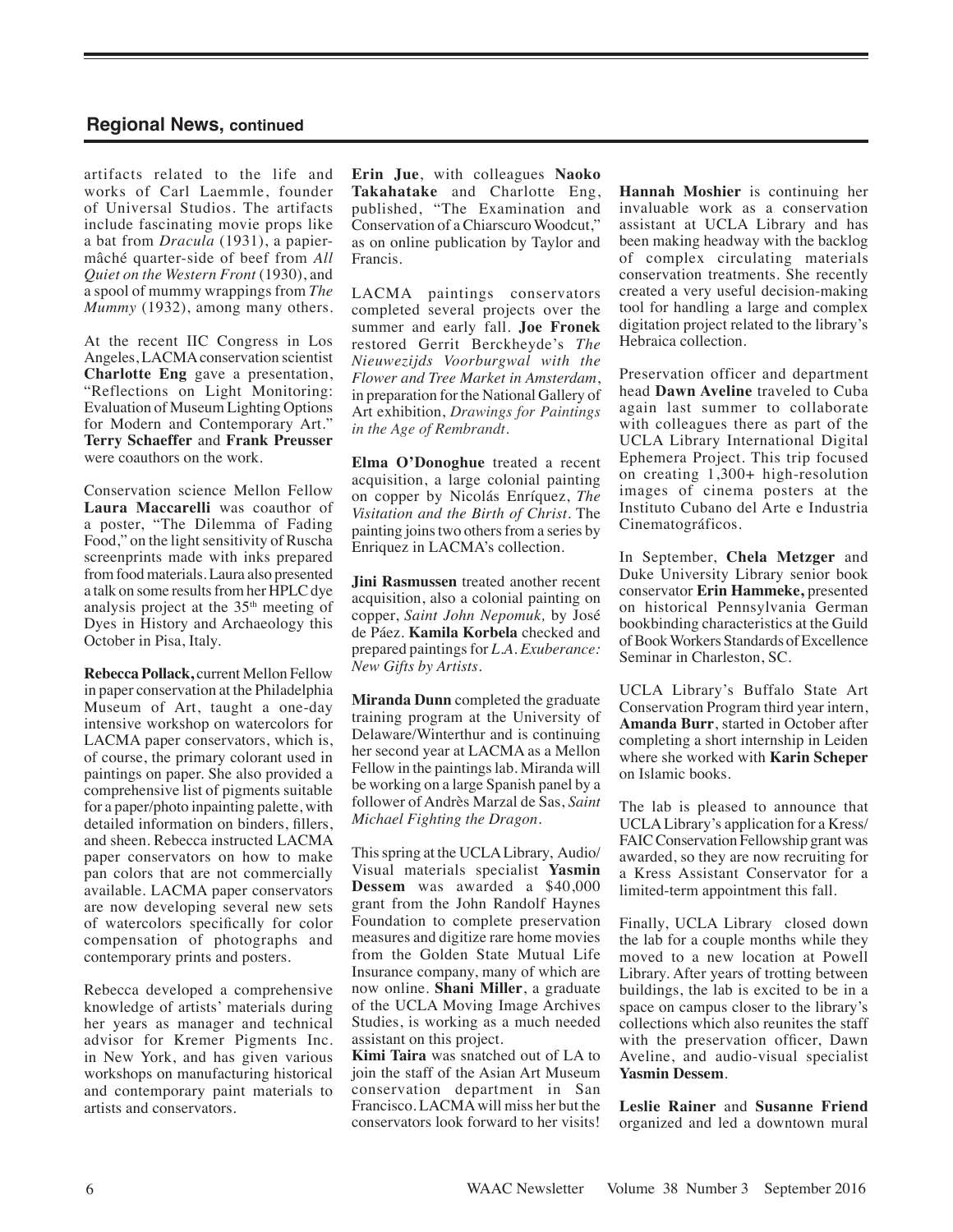walking tour in collaboration with the LA Conservancy as an activity during the IIC 2016 Los Angeles Congress. They were helped by **Kiernan Graves**, **Rachel Burch**, **Marie Svoboda**, and **Lori Wong** for tour planning and implementation.

The tour covered nearly 100 years of interior and exterior murals in LA, with a visit with artist Eloy Torres, who was conserving his mural, *The Pope of Broadway*, on the Victor Clothing Building. Completing the tour was a bonus visit to the Siqueiros mural, *América Tropical* on Olvera Street.

*Regional Reporter:* Virginia Rasmussen

#### **New Mexico**

**Conservation Solutions Inc.** (CSI) recently completed projects that include a three-year project providing conservation oversight at West Block on Parliament Hill, Ottawa, ON; the de-installation, cleaning, and reinstallation of a rooftop copper weathervane; laser cleaning of the U.S. Capitol's north exterior; conservation consultation at the Old Post Office building in Washington, DC; an assessment of an historic chemical hearth at University of Virginia; the stabilization and restoration of a steam launch boat in Ottawa, ON; and conservation of the granite and bronze National War Memorial in Ottawa, ON.

CSI's current projects include the treatment of historic horse-drawn hearses in Champlain, ON; the assessment and development of a conservation plan of a public art collection in Calgary, AB; laser cleaning of exterior masonry and bronze elements at several iconic building in Washington, DC; the assessment and treatment plan development of five missile prototypes in Baltimore, MD; and treatment of several Army Museum artifacts including cannons and tank barricades faced by soldiers during D-Day. CSI conservators presented a workshop entitled, "Conservation of Metal Finishes in Modern Architecture" at the National Trust Conference in Hamilton, ON on October.

**M. Susan Barger**, the online community coordinator for Connecting to Collections Care (www.connectingtocollections. org), a program that provides no-cost resources, assistance, and professional development opportunities for smaller cultural institutions, reports that the Foundation of the American Institute for Conservation (FAIC) has been awarded a National Leadership Grant from the Institute of Museum and Library Services (IMLS) for the continued support of the C2C Care program.

*Regional Reporter*  Silvia Marinas-Feliner, M.A.

#### **Pacific Northwest**

The Seattle Art Museum (SAM) conservation department welcomed **Geneva Griswold** as their new associate conservator. Geneva will be working on SAM's historic objects collection and one of her first tasks will be the preparation of collections for a major storage move at the Asian Art Museum (AAM), which will undergo seismic and HVAC renovations next year.

**Marta Pinto-Llorca** and **Nicholas Dorman** are both working on art move logistics and storage upgrades in association with the renovation project. In August, **Peter Malarkey** and **Jennifer Myers** surveyed 60% of the museum's paintings in preparation for the storage move. Planning is also underway for a new conservation studio at AAM for the treatment of Asian paintings, and Nick has developed an outline for expanded conservation operations there thanks to a planning grant from the Andrew W. Mellon Foundation.

Earlier this summer, Nick, **Liz Brown,** and **Ria German-Carter** treated several important modern works of art for the *Big Picture* exhibition which celebrates the donation to SAM of Virginia and Bagley Wright's collection. Liz also completed work this summer on Beverly Pepper and Tony Smith sculptures at the Olympic Sculpture Park.

Exhibitions continue to drive the work of the Royal BC Museum Conservation Department. The public conservation exhibit on fire recovery at the U'Mista Cultural Centre has been a resounding success, mainly through the efforts of **George Field**. Also assisting on that project were **Lisa Bengston** and contract conservator **Rachel Stark**.

Unfortunately, SAM recently said goodbye to Rachel so that she could pursue another opportunity at a shipwreck site in Sicily. Congratulations Rachel!

The conservation staff were extremely happy that **Lisa Imamura** joined SAM's lab from the Queen's University Art Conservation Program over the summer to assist with the rest of that project. Also now on board is **Valeria Carrillo** from Mexico City's Escuela Nacional de Conservación, Restauracion, y Museografía. Valeria has undertaken the last of the conservation work on the U'Mista artifacts, as well as helped prepare objects for next year's *Families*  exhibition.

**Tara Grant** travelled to Victoria to spend time with Kjerstin Mackie setting up wet archaeological basketry treatments. SAM is indebted to Tara and to the Canadian Conservation Institute for their assistance with this project.

**Kasey Lee** is working with **Heidi Swierenga** from the University of British Columbia's Museum of Anthropology and **Elisabeth Czerwinski** from Burnaby Village Museum to develop a regional emergency response network based on a proposal submitted by Heidi to the Federal Government. That work is now supported by a Museums Assistance Program grant and will involve a disaster recovery workshop later in the fall. **Colleen Wilson** and **Betty Walsh** are heavily involved with artifact condition assessments of textiles and archival materials for the *Families* exhibit next spring.

**Corine Landrieu** has been busy working on outdoor sculptures for local city and state agencies, which included a Tlingit pole in Pioneer Square, for the city of Seattle. The pole was treated in

x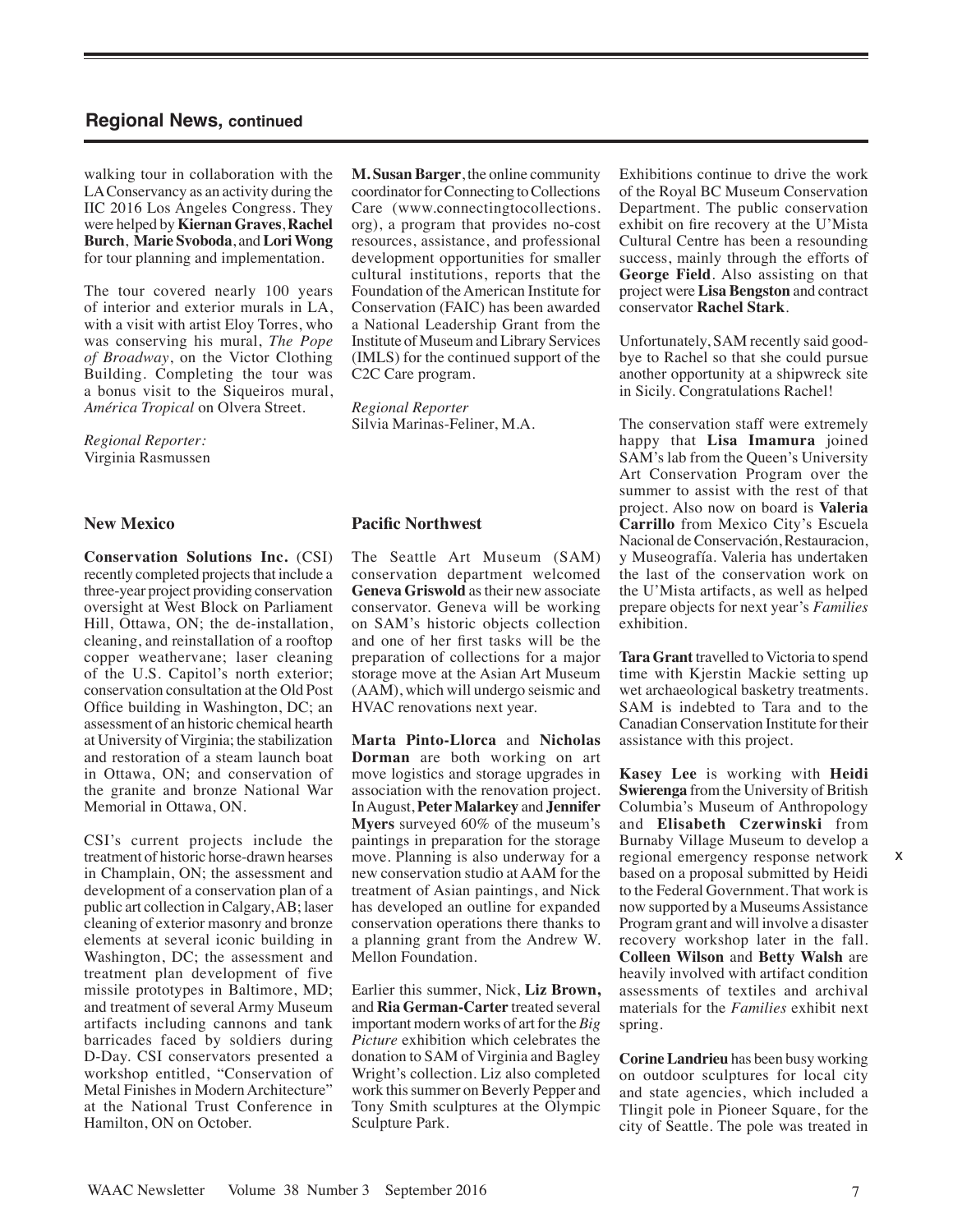collaboration with **Tiffany Hedrick** from the Office of Arts & Cultural Affairs. She is now completing treatment on a series of plaster tiles from the ceiling of the Chinese Room, located in the historical Smith Tower.

**Lisa Duncan** gave birth to **Irma Rosina Goedecke** on July 6, 2016. Mom and baby are in good health, and Lisa is enjoying a bit of maternity leave while keeping a toe in the lab.

*Regional Reporter* Corine Landrieu

### **Rocky Mountain Region**

**Camilla Van Vooren** performed a condition survey of the paintings in the collection of the Anchorage Museum in June in preparation for the upcoming rehanging of the main gallery and the opening of galleries in a new wing. **Yasuko Ogino** treated a group of paintings on site at the Utah Museum of Fine Arts in Salt Lake City in July in preparation for the opening of their remodeled galleries.

At that same time, **Carmen Bria** treated a small mural by famed Utah artist Lee Greene Richards at a private residence in SLC. The home was built by the artist's brother in 1918 and the mural painted in 1920.

Carmen also performed a condition survey at the new Topaz Museum in Delta, Utah that is dedicated to the art and the people who spent time at the Japanese internment camp located nearby during WWII. Interestingly, there was an art school of sorts at that particular camp near the Topaz Mountains outside Delta.

**D. Hays Shoop** performed a condition survey of murals in the Montana State Capitol in Helena in August.

At the Center of the West the conservation

interns this summer in the lab included 4 pre-program university graduates: **Nicole Schmidt, Allison Rosenthal, Vanessa OMayor,** and **Michael Tusay**. Allison Rosenthal, with the assistance of many of the interns, completed a comparative XRF study of the Center's Proctor bronzes.

Allison, who is currently a student in the North Bennet Street School book program, taught the interns the basics of book conservation so that they could carry out treatments on rare books in the Center's library.

Three university students, **Dee Rudolph**, BYU ceramicist, **Luisa Walter**, painter at NWC, and **Tyler Loveless**, student in the gunsmithing program at Trinidad State College, plus two Cody High School students, **Effie Clark** and **Clair Pfister** joined the conservation team in carrying out many conservation treatments including working on a 150 million year old ichthyosaur fossil. In all, the interns completed over 50 treatments!

**Lauren Gottschlich,** third-year graduate intern in the Winterthur/University of Delaware Program in Art Conservation and currently at the Denver Art Museum visited the lab of the Center of the West and acted as a mentor and information source for the lab's interns.

**Beth Heller** is celebrating 5 years conserving works of art on paper and historic documents in the Rocky Mountains and is happy to have rejoined WAAC after an inexplicable absence. She was lucky enough to attend the Voices in Contemporary Art conference in Denver, which was inspiring and highly recommended. Current work includes the completion of a 6 year collections management project for the American Alpine Club, conservation of a group of 17th-century Christopher Wren architectural drawings for the Cherokee Ranch and Castle in Colorado Springs, a two-sided, large format irrigation map for the Colorado State University Water Library, and a series of 18th-c. botanical illustrations from the oldest seed company in France.

Beth assisted **James Squires** in teaching an undergraduate conservation course at the University of Denver this past spring and will give a lecture this fall to art history students at the University of Colorado Boulder Art Museum regarding a group of Baroque drawings she recently conserved.

**Julie Parker** recently completed treatment of a large painting on leather in collaboration with Camilla Van Vooren, and is grateful both for Camilla's expertise and camaraderie on the project.

The Colorado conservation community welcomes **Jennifer McGlinchey Sexton** who recently relocated to Colorado Springs from Boston, where she worked with **Paul Messier**. Jennifer has opened a private practice specializing in paper and photographs.

*Regional Reporter:*  Julie Parker

#### **San Diego**

No news at this time.

*Regional Reporter:*  Frances Prichett Paper Conservator San Diego, CA fprichett@yahoo.com

#### **San Francisco Bay Area**

The textile conservation lab at the Fine Arts Museums of San Francisco (FAMSF) is getting ready for its version of San Francisco's Summer of Love with an exhibit that will include some 50 costumes—most from local lenders that is slated to open in April of 2017. Treatment has been expedited because there is an exhibition catalog, and those fringed, embroidered, patched, beaded and sequined costumes need to be at their accessorized best for photography!